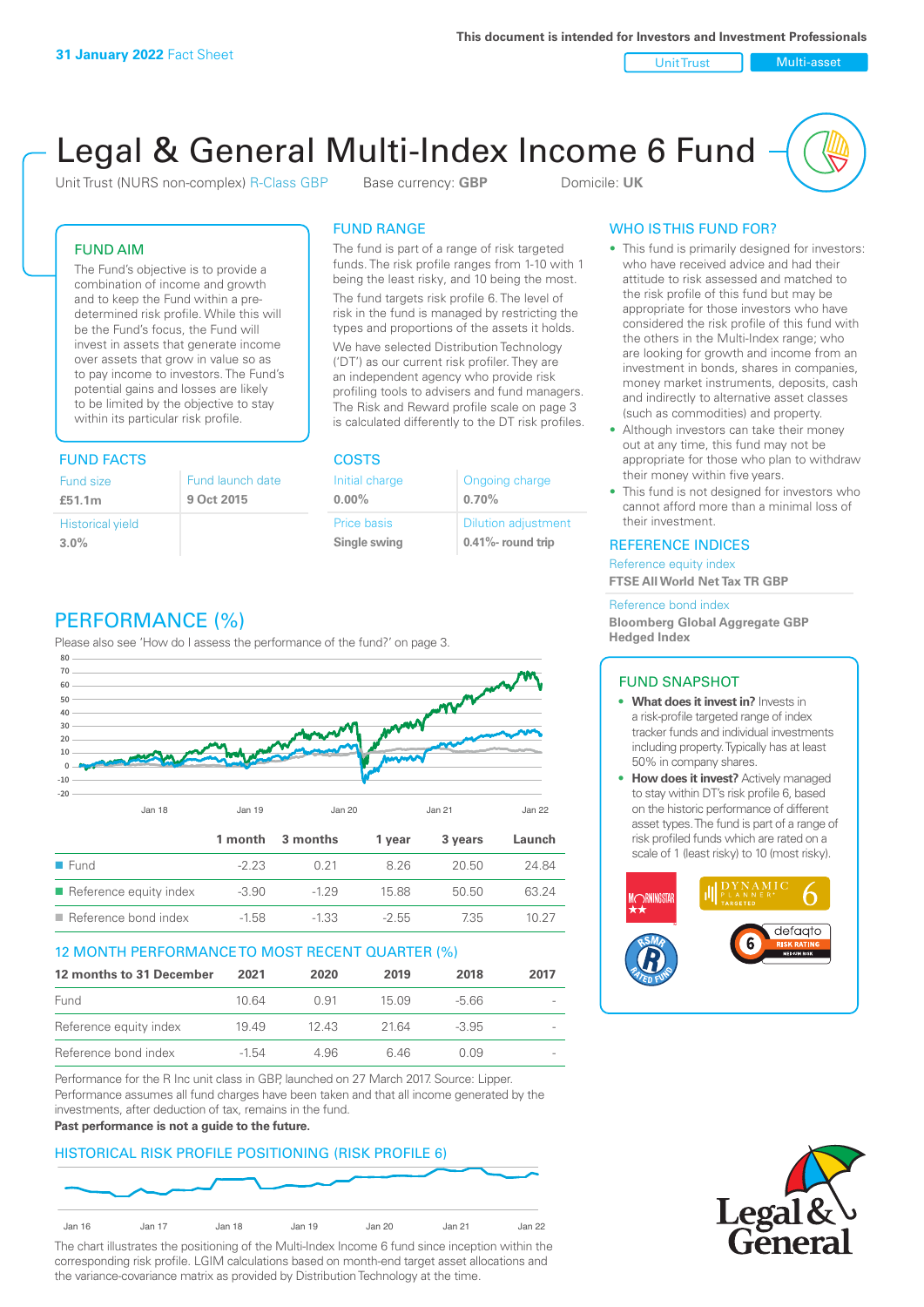### Legal & General Multi-Index Income 6 Fund

Unit Trust (NURS non-complex) R-Class GBP

### PORTFOLIO BREAKDOWN

All data source LGIM unless otherwise stated. Totals may not sum due to rounding.





### FUND MANAGERS

The fund managers have responsibility for managing the multi-index fund range. They are part of the Multi-Asset Funds (MAF) team in LGIM. This team focuses on designing and managing multi-asset funds that are tailored to match the specific objectives of various client types. The team sits within a wider Asset Allocation team which combines both depth of experience with a broad range of expertise from different fields, including fund management, investment consulting and risk management roles.

### TOP 10 HOLDINGS (%)

| L&G Quality Equity Dividends ESG Exclusions UK ETF               | 20.0 |
|------------------------------------------------------------------|------|
| L&G Quality Equity Dividends ESG Exclusions Emerging Markets ETF | 9.0  |
| L&G Quality Equity Dividends ESG Exclusions Europe ex UK ETF     | 8.0  |
| L&G US Index Trust                                               | 7.5  |
| L&G UK Index Trust                                               | 7.0  |
| L&G Quality Equity Dividends ESG Exclusions Asia ex Japan ETF    | 7.0  |
| L&G Emerging Markets Government Bond (Local Currency) Index Fund | 5.5  |
| L&G Emerging Markets Government Bond (US\$) Index Fund           | 5.5  |
| L&G Active Global High Yield Bond Fund                           | 5.0  |
| Global REITs Index Trust                                         | 4.0  |